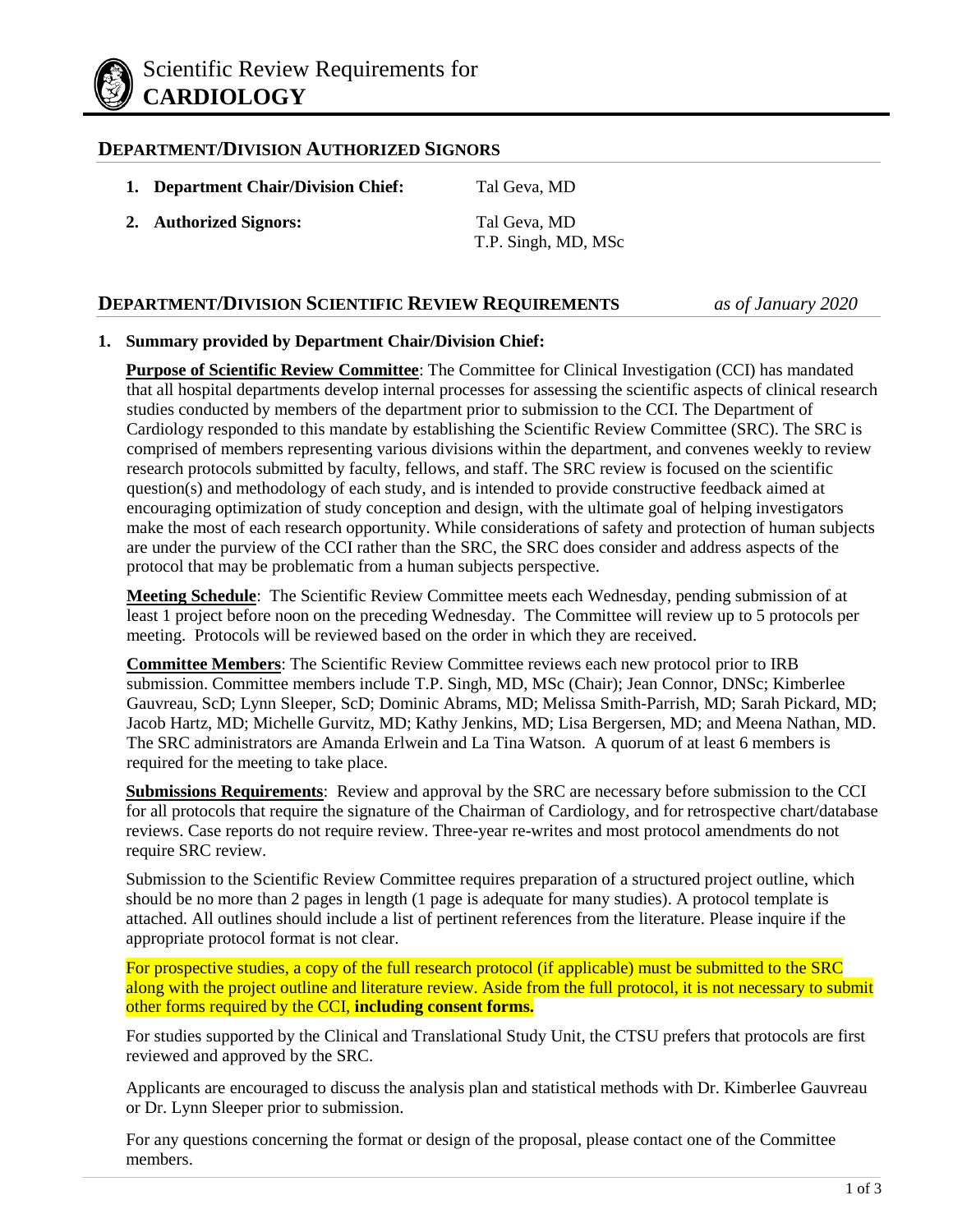

**Protocols should be submitted electronically via CHeRP** 

**Review Process:** Two members of the SRC review each protocol in detail. Each protocol undergoes biostatistical review by Dr. Kimberlee Gauvreau and Dr. Lynn Sleeper. The protocol is reviewed according to the content areas listed on the SRC review forms. All members review the project outline. The protocol is discussed among members present at the meeting; comments submitted in advance by members not present are considered as well. By consensus, one of the following decisions is reached:

- 1. **Approved**: The proposal is approved for submission to the CCI, along with the signed SRC letter, without resubmission to the SRC. The Committee may or may not suggest changes or clarifications to the protocol. The applicant's responses to the recommendations listed in the SRC letter must be addressed explicitly in a cover letter to the CCI. Although the recommendations do not necessarily need to be incorporated into the protocol, the rationale for the response should be stated in the letter to the CCI.
- 2. **Request for clarification**: The SRC requests clarification of points outlined in the response letter before it will release an approval.
- 3. **Not approved**: Changes must be made and the project must be resubmitted to the Committee for rereview prior to approval.

The decision will be communicated to the primary investigator by letter within 1 week of the meeting.

Occasionally, the Committee will ask the investigator(s) to discuss the proposal during the SRC meeting in an effort to clarify questions or potential concerns, with the hope of reaching a more appropriate and favorable decision.

On occasion, a member of the SRC may approach the investigator with suggested modifications or clarifications without issuing a formal decision. In such cases, the intention of the committee is to allow expedited resubmission of a protocol that does not contain sufficient information in one or more respects to complete an adequate review.

If there are questions about the SRC response letter, please contact the Committee chair or any member.

**Resubmission:** Protocols that are not approved must be modified or clarified and resubmitted to the SRC. If the requested changes or modifications are not clear to the applicant, he/she should seek clarification from an SRC member prior to resubmission. The required elements of a resubmission are the same as for initial submission. In addition, investigators must submit a cover letter to SRC specifying changes made in response to the initial review, in a point-by-point manner, along with the modified outline and literature review. In some cases of simple clarification, an administrative decision on the revised proposal will be made without full re-review. Generally, the proposal will be reviewed by the entire committee, with the same primary reviewers if possible.

#### **2. Submissions requiring scientific review as described above** *prior* **to CCI/IRB submission:**

- New Protocol Submissions
- Medical Record Review
- **3. The following requirements must be submitted with CCI application**
	- Letter of approval from SRC
	- Completed SRC review committee form